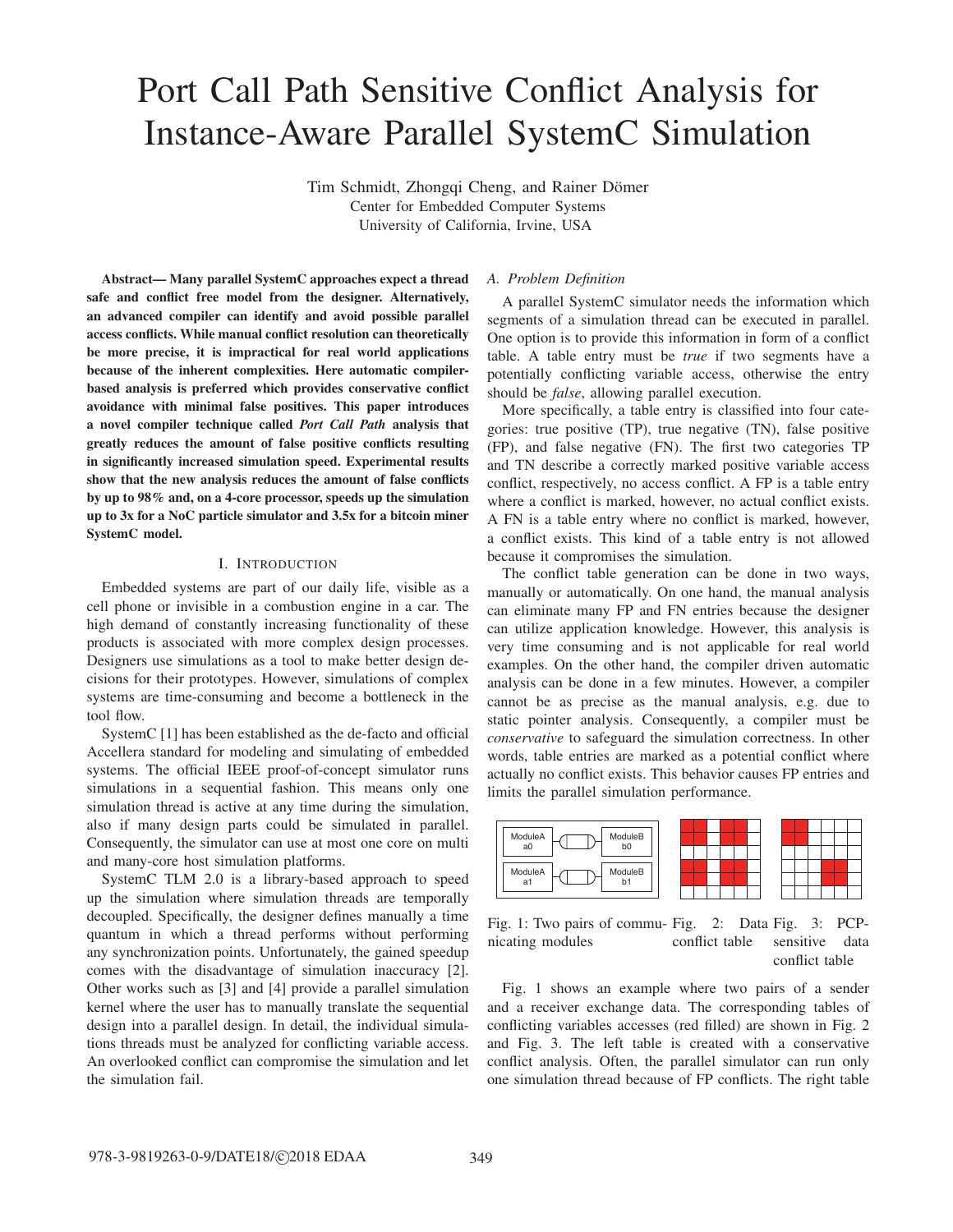is built with a more precise conflict analysis. In this simple example 50% of the positive marked conflicts are FP conflicts. Consequently, the simulator can run more threads in parallel. Our RISC compiler [5] instruments the conflict table in design file. Later, the parallel SystemC simulator uses the conflict table for scheduling decisions.

In this paper, we extend the static analysis capability of the SystemC compiler [5] to largely reduce the FP entries in the conflict table. Specifically, we introduce the *Port Call Path* (PCP) technique to have more precise context information of accessed variables. During the needed segment graph analysis, we take the related port call history into account. This information allows us to distinguish between individual variables in channels instead of clustering them.

## *B. Related Work*

Parallel discrete-event simulation (PDES) [6] is a wellstudied subject. The segment graph data structure for PDES was first introduced for synchronous and out-of-order fashion in [7]. This concept is extended with instance IDs for modules to have higher precision in the conflict analysis in [8]. An extension for thread and data level parallelism is in [9]. In contrast to these works, our new Port Call Path technique for segment graphs allows a more precise analysis for variable accesses in channels to reduce FP conflicts. Also, in contrast to [10], our analysis is purely static.

The concept of time decoupling is implemented in the SystemC TLM2.0 library where threads execute for a user defined quantum in an unsynchronized manner. The missing synchronization between threads limits the number of context switches to gain higher simulation speed. However, the simulation boost is associated with the price of lower accuracy [2]. The works in [4] and [11] propose techniques to parallelize time decoupled designs for multi-core systems. The designer must manually partition the design into a thread safe model which is conflict free. So an overlooked conflict can compromise the simulation and leads to simulation failures. The authors in [3] describe an API to transform manually a sequential SystemC design into a parallel design. Compared to these works, our compiler driven approach automatically identifies race conditions and instruments the design. In other words, the transformation does not require application-specific knowledge or manual modeling.

In [12] static analysis of SystemC models is done to use GPUs as a simulation platform. In contrast, our static analysis uses module and channel instance IDs to distinguish channel variables. Other works in context of parallel SystemC are in [13]. They are using a modified version of the of the Chandy-Misra-Bryant algorithm for their analysis. In comparison, we provide a new analysis to have precise analysis for object instances.

#### II. CONFLICT ANALYSIS

# *A. Segment Graph*

The segment graph is a data structure to partition the individual simulation threads of a design in smaller pieces. Later, we use this graph to identify potential race conditions and notification dependencies in the design. In detail, for each simulation thread we partition the source code into segments and link them respectively to the control flow. A segment includes all statements between two scheduling steps. The transition from the application domain back to the scheduler domain happens through a wait() function call. Fig. 4a shows some example source code and the related segment graph in Fig. 4b.



Fig. 4b shows the difference to the traditional control flow graph and a segment graph. The segment graph has four segments, one initial and three related to wait() function calls. The statement in Line 11 sqr=sqr  $\star$ sqr appears in the two segments from Line 2 and Line 6. This is possible because both can reach Line 11. Note that a segment graph is generated per module definition and not per module instance.

## *B. Variable Access Analysis*

The data conflict analysis compares all pairs of segments for potential race conditions. Basically, two steps are needed to identify a conflict between two segments. First, we create two sets of read and written variables for each segment. In particular, we traverse each expression of a segment and identify the accessed variable symbols. Second, we have to check if there is a read-write or write-write dependency between the two segments. For instance, in Fig. 5a, the first segment of ModuleA and ModuleB contains only the symbols of a and b, respectively. Consequently, the segments do not cause a race condition and can be simulated in parallel.

The situation is different for the module instances a0 and a1. The segment graph is generated per thread and not per instance. Consequently, both instances are represented by the same segment graph. So, the symbols ModuleA:: a and ModuleA: : a are in conflict because the segment graph stores only the accessed symbol. This problem can be solved through *module instance IDs* [8]. Each module has a unique ID which is defined due to the declaration order and its type in the source file. Fig. 5b shows the declaration and related IDs for the design in Fig. 5a. Now, the conflict analysis considers segments in context of a module instance ID. So we can distinguish between the module instances and their members.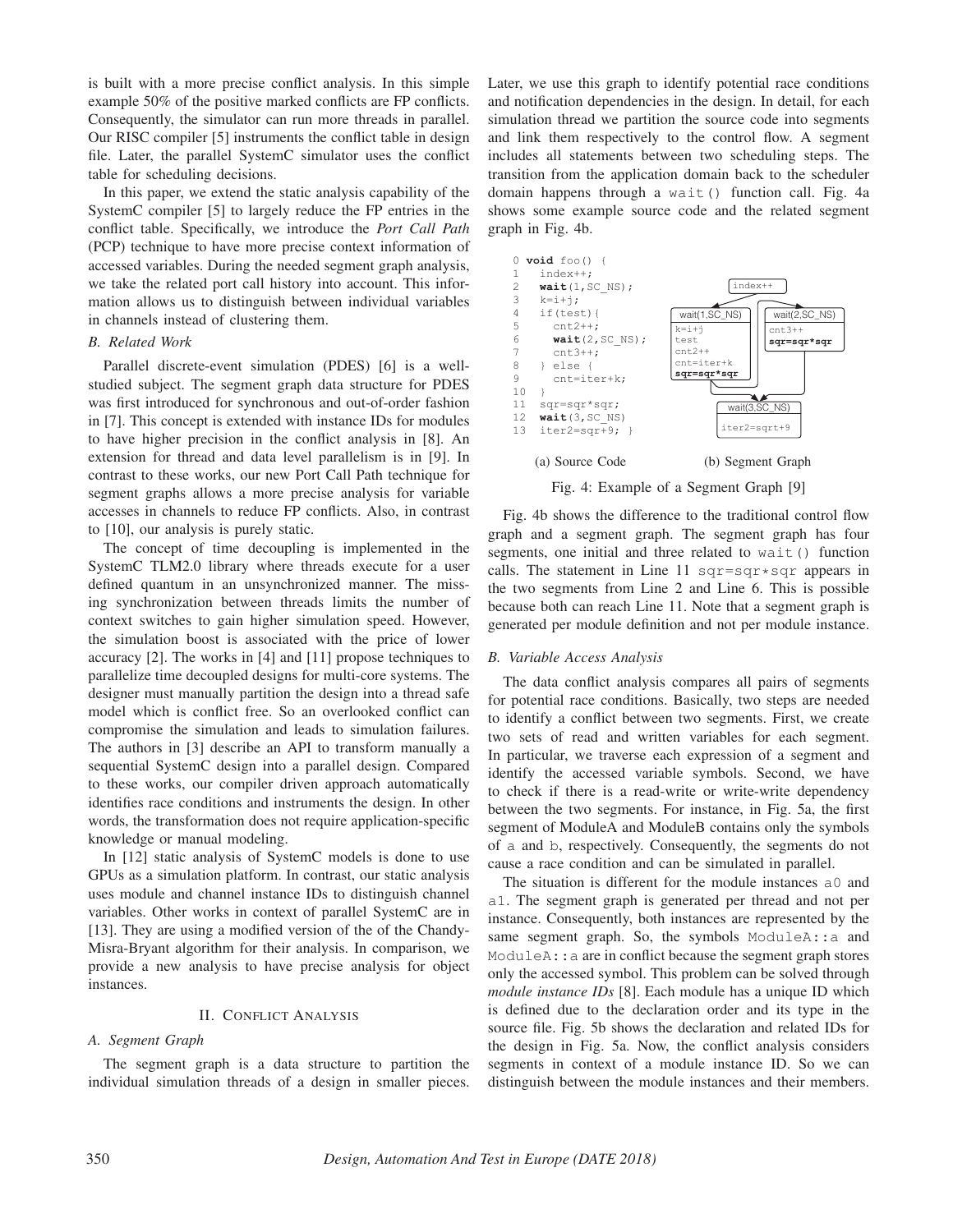

Fig. 5: Additional module details of Fig. 1

#### *C. Limitations of Module Instance IDs*

Modules communicate to other modules via channels to exchange data. Technically, ports are the gateways to channels and they are the linking component between module and channel. So, through a *port call*, the control flow leaves the scope of a module and enters the scope of a channel. Exemplary, Fig. 6 shows the transitioning control flow of a simulation thread from a module into a channel and back.





A segment contains symbols of module and channel members at the same time. The union of these symbols occurs only because segment boundaries are defined as entry points to the scheduler. So, a port call does not start a new segment and is interpreted as a regular function call. Consequently, a segment contains the union of expressions which come from modules and channels. This is demonstrated in Fig. 6 where a module communicates through a channel. The associated segment graph in Fig. 7b shows expressions from the module (e.g. hash()) and channel (e.g.  $ch1++$ ) in the second segment.

The conflict analysis in context of channels with only module instance IDs is more challenging. In detail, the function  $HASACCESSCONFLICT(Seg<sub>1</sub>, Id<sub>S1</sub>, Seg<sub>2</sub>, Id<sub>S2</sub>) determines if$ two segments have a conflict. The instance ID parameters are the module instance IDs where the simulation thread of the segment is spawned. So, all segment members are interpreted with the given module instance ID. However, this interpretation is not valid for channel variables. In Fig. 6, module a0 and module b0 are bound to channel c3. Segment 2 starts after the wait() call in ModuleA and includes the channel expression ch1++. Similarly, Segment 4 starts after the wait() call in ModuleB and also includes the channel expression ch1++. Segment 2 interprets the variable ch1++ with instance ID 0 and segment 4 interprets the variable  $ch1++$  with instance ID 1. This gives the impression that both modules are not connected to the same variables. So,

Fig. 7: Segment Graph of Fig. 6 for ModuleA

the result would be a false negative conflict which is not allowed. Correctly, the variable ch1++ must be interpreted with instance ID 2 following the declaration order in Fig. 5b.

The segment graph stores only the read and write access of the potentially used symbols of a segment. A naive approach is a scope analysis of each symbol. If a symbol is declared inside a channel, the instance ID will be mapped to a dedicated instance ID for all channels. However, this strategy has two strong limitations for the speed of parallel simulation.

First, all channel variables get the same instance ID. So, all channel variables are in conflict with each other. As a result, the parallel communication between modules happens in a sequential fashion for the entire simulation.

Second, the sequential communication affects the parallel communication of modules. The segment where the port call takes place and the segment where the port call returns inherit the conflicts from the channel. This is illustrated in Fig. 6 and Fig. 7b where ModuleA communicates via ChannelC. The second segment includes the function hash() as well as the increment expression of the channel member ch1++. The last segment includes the function encode() and the increment expression of the channel member ch3++. Both segments can only be executed in parallel to other segments when there is no other communication during that simulation cycle.

## III. PORT CALL PATH SENSITIVE SEGMENT GRAPHS

Our proposed *Port Call Path* (PCP) analysis for channels allows to distinguish individual channels through *channel instance IDs* without modifying the design. In other words, the two communicating parties in Fig. 5a can then execute in parallel without interfering with each other.

#### *A. Port Call Analysis*

For this advanced approach, the conflict analysis needs more context information. So, we store for each expression additionally the PCP history. The segment graph with and without PCP for the example Fig. 6 is shown in Fig. 7b and Fig. 7c. Particularly, the PCP can be a single port call or a list of port calls, e.g. through hierarchical channels communication.

The function HASACCESSCONFLICT( $Seg_1, Id_{S1}, Seg_2, Id_{S2}$ ) determines if two segments have a variable access conflict.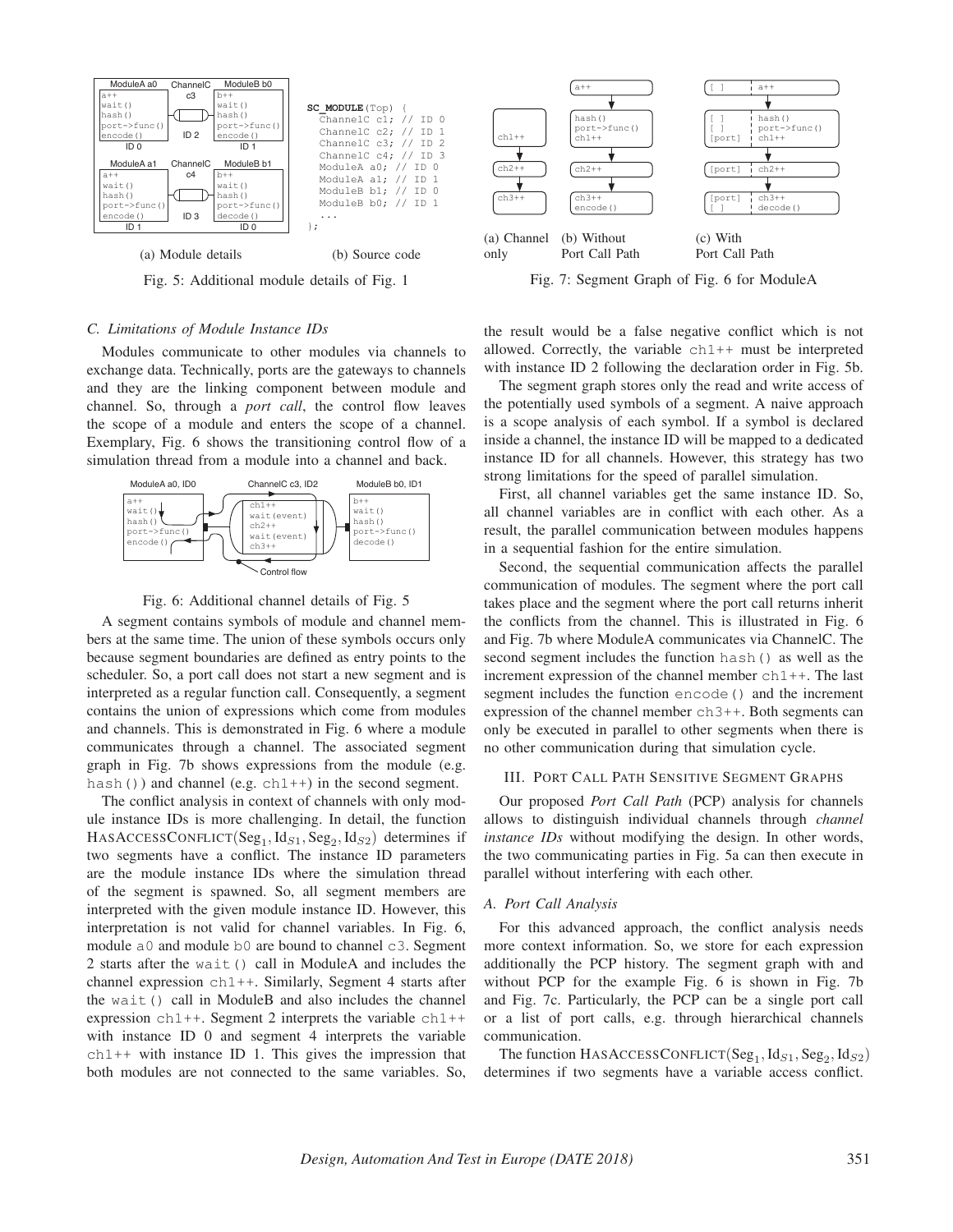

Fig. 8: Translating module instance ID to channel instance ID

Initially, every expression of a segment is interpreted with the related instance ID function parameter. However, the instance ID for channel expressions must be updated for the later conflict analysis. Exemplary, Fig. 8 shows the expression ch<sub>1++</sub> with the associated PCP (port<sub>1</sub>, ..., port<sub>n</sub>) of segment  $Seg_1$ . A central tool to determine the channel ID is the API of the RISC compiler [5]. Specifically, we have created the function GETCHANNELID(port, id) to determine for a given port and instance ID the instance ID of the mapped channel. The parameter id describes the instance ID of the enclosing object for the parameter port. For hierarchical mappings, first,  $Id_1$  is computed via GETCHANNELID(port<sub>1</sub>, Id<sub>S1</sub>). Afterwards,  $Id_i$  is computed via GETCHANNELID(port<sub>i</sub>, Id<sub>i−1</sub>). The function TRANSLATECHANNELID(Id<sub>S1</sub>, GETPCP(s)) includes all  $TRANSLATECHANNELID(Id_{S1}, GETPCP(s))$  includes steps to compute the final channel ID.

## *B. Advanced Access Analysis*

The algorithm to detect access conflicts between two segments is shown in Algorithm 1. Essentially, we compute for each variable symbol two attributes to store the read and write instance ID context. Let's say a segment has read access to the instances 1, 2, and 3 of variable x. Also, there is no write access to any instances of variable x. The resulting sets are  $x_{\text{READ}} = \{1, 2, 3\}$  and  $x_{\text{WHERE}} = \{\}.$  Before an instance ID is added to a set, channel context analysis is necessary. If the symbol is in a module, its instance ID applies. If a symbol is declared in a channel, we determine the related channel ID. For instance this is in Line 5 where we use the function TRANSLATECHANNELID().

Overall, the algorithm is divided into two steps. In the first step, the read and write analysis of segment  $seg_1$  takes place. All symbols are marked with their access type.

In the second step, a similar analysis happens. However, instead of adding a new read or write instance ID to the symbol, an access check is performed. In Line 21 we check if a read-write conflict exists, i.e. if the read symbol of  $seq_2$  is written by  $seg_1$ . In detail, we check if the symbol is already marked with the same instance ID. If this is the case, we return true because a conflict exists. Similarly, in Line 30 we check for a write-write conflict. We iterate over the written symbols of segment seg2. If the symbol is already marked as read or written, a conflict exists.

# *C. Segment Graph Generation with Port Call Context*

The classic segment graph is generated in two steps. In the first step, all channel functions are analyzed. For each function

#### Algorithm 1 Conflict analysis between two segments

```
1: function HASACCESSCONFLICT(seg1, id1, seg2, id2)<br>2: for all s \inGETREADSYMBOLS(seg1) do
2: for all s \in \text{GETREADSYMBOLS}(seg_1) do<br>3: id \leftarrow id_13: id \leftarrow id_1<br>4. if ISCHAN
4: if ISCHANNELSYMBOL(S) then<br>5: id \leftarrow \text{TRANSLATECHANNE}5: id \leftarrow \text{TransLATECHANNELID}(id_1, \text{GETPCP}(s))<br>6: end if
 6: end if<br>7: S_{\text{RFAD}}7: S_{\text{READ}} \leftarrow S_{\text{READ}} \cup \{id\}<br>8: end for
 8: end for 9: for all
9: for all s \in \text{GETWRIESYMBOLS}(seg_1) do id \leftarrow id_110: id \leftarrow id_1<br>11: if IsCHAN
11: if ISCHANNELSYMBOL(S) then<br>12: id \leftarrow \text{TransLATECHANNEI}12: id \leftarrow \text{TRANSLATECHANNELID}(id_1, \text{GETPCP}(s))<br>13: end if
13: end if S_{\text{W}}<sub>PITE</sub>
14: S_{\text{WRITE}} \leftarrow S_{\text{WRITE}} \cup \{id\}<br>15: end for
15: end for<br>16: for all
16: for all s \in \text{GETREADSYMBOLS}(seg_2) do 17: id \leftarrow id_217: id \leftarrow id_2<br>18: if ISCHAN
18: if ISCHANNELSYMBOL(S) then<br>19: id \leftarrow \text{TransLATECHANNEI}19: id \leftarrow \text{TransLATECHANNELID}(id_2, \text{GETPCP}(s))<br>
20. and if
20: end if<br>
21: if id \in21: if id \in S_{\text{WRTIE}} then<br>22: if if if if it is refurn true
22: r return true<br>23: r end if
23: end if<br>
24 end for
24: end for 25: for all
25: for all s \in \text{GETWRITESYMBOLS}(seg_2) do <br>26: id \leftarrow id_226: id \leftarrow id_2<br>27: if ISCHAN
27: if ISCHANNELSYMBOL(S) then<br>28: id \leftarrow \text{TRANSLATECHANNE}28: id \leftarrow \text{TRANSLATECHANNELID}(id_2, \text{GETPCP}(s))<br>29: end if
29: end if<br>30: if id \in30: if id \in S_{\text{READ}} \vee id \in S_{\text{WRITE}} then<br>31: if if if if if if it is example.
31: return true<br>32: end if
32: end if
33: end for 34: return
            return false
35: end function
```
a partial segment graph is built as in Fig. 9a. In the second step, the individual simulation threads are analyzed. When a port call takes place, the pre-analyzed segments of the channel are reused and *linked* as in Fig. 9b. Consequently, channel segments are shared between multiple simulation threads, no individual PCP can be associated, and channel variables cannot be distinguished by module IDs.



Fig. 9: Handling of channel segments from Fig. 6

Our new segment graph generation with the PCP extension uses a more sophisticated strategy. Specifically, each expression in a channel takes into account the individual port call context for the analysis, like ch2++ in Fig. 9a. So, sharing of pre-analyzed channel segments between port calls is not possible. Similar to the regular segment graph, we analyze all channel functions first. Next, we continue with the analysis of the simulation threads, but when we hit a port call p, the related segment graph for the channel function is *cloned* and inserted instead of linked. Therefore, channel related segments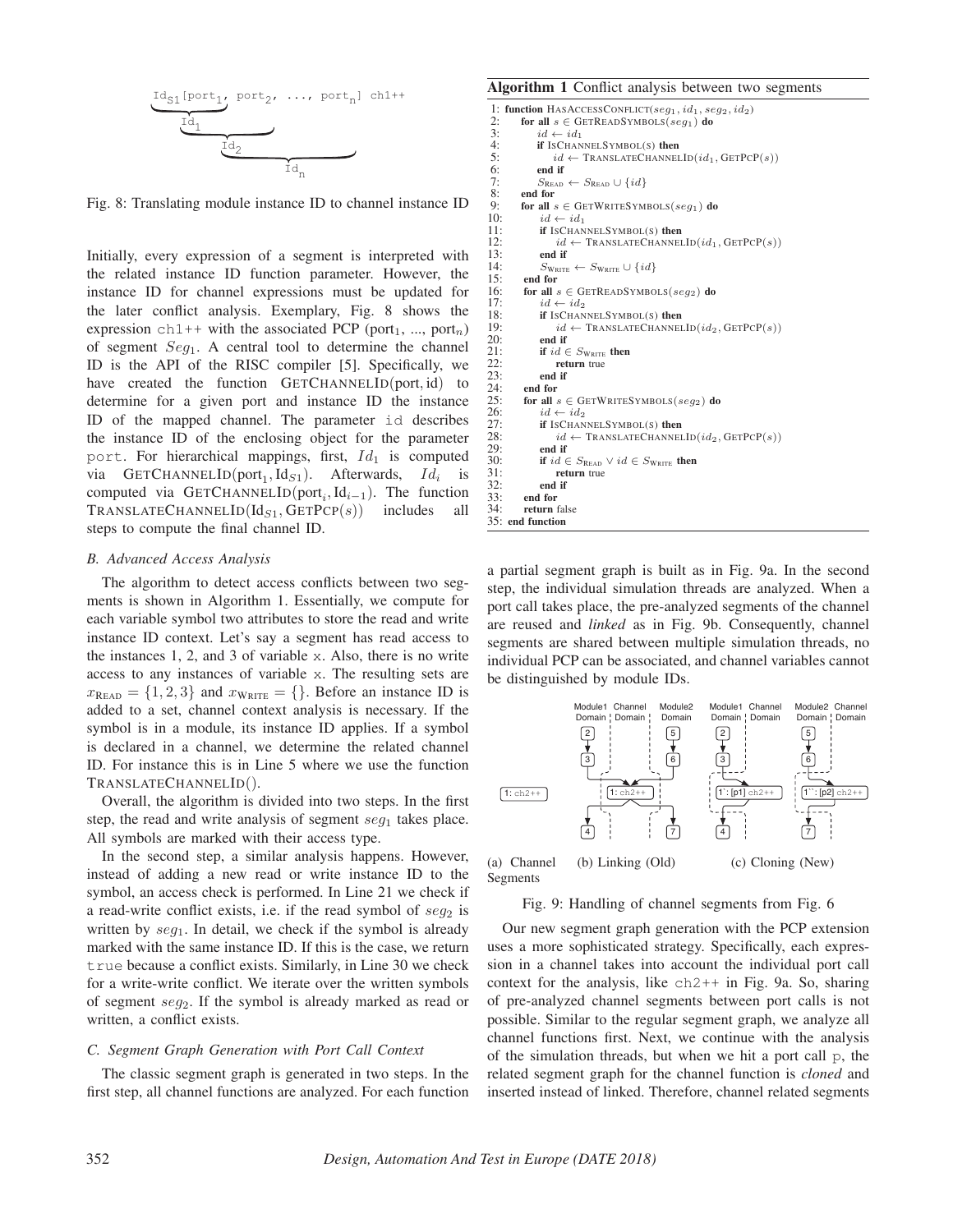appear for each port call individually as in Fig. 9c. Concluding, the PCP of the cloned segments is extended. First, the PCP of the port call p is prepended to the PCP of the cloned segments. Second, the port of  $p$  itself is added to the cloned segments. This strategy is needed for the analysis of nested port calls in hierarchical channels.

## *D. Event Notification Table*

The event notification table contains the notification dependencies between the individual segments. This information is needed for the simulator to schedule threads with respect to possible wake-up times. Without this information, threads could run ahead, events get lost, and the simulation fails. Since event notifications are analyzed with the same approach as regular variables, it is important to take the instance ID of events into account. So that false positives do not create extraneous conflicts, we apply the new technique of the PCP analysis for the event notification analysis as well.

## IV. EXPERIMENTS

We have implemented the Port Call Path analysis to demonstrate the importance for parallel simulation. The following experiments show the reduction of false positive data conflicts and event notifications. Additionally, we show the speedup between the sequential and the parallel execution with (pcp) and without Port Call Path (old). Our experiments consist of four different application examples, namely a video Mandelbrot renderer, a high-level video decoder, a bitcoin miner, and a NoC particle simulator. The execution times are measured on an Intel Xeon E3-1240 processor with 4 cores at 3.4 GHz. To obtain unambiguous measurements, we have turned CPU frequency scaling and hyper-threading off.

Note that in contrast to [9], we had to create for each individual channel instance an individual channel class resulting in large code duplication. Otherwise, the conflicting channel variables caused too many FP conflicts. In this work, all models contain only a single channel class with multiple instances.

# *A. Video Player*

In the video player example, the stimulus sends data to an audio and a video decoder. After decoding, the processed stream goes to two speakers and one display unit. The design uses a generic channel type to transfer the data between the units. Without the PCP analysis, the individual channels are blocking each other. Additionally, they prevent the parallel decoding. In turn, the execution is effectively sequential and has the same execution time as the sequential reference simulation. In contrast, the new PCP analysis largely reduces the channel related false positive conflicts. Consequently, communication and computation can run in parallel. This enables a speedup of 1.48x (from 20.36 sec down to 13.76 sec) while reducing the data conflicts from 484 to 196 and the event notifications from 168 to 36.

## *B. Mandelbrot Renderer*

The Mandelbrot renderer is a parallel video application to compute the Mandelbrot set. Fig. 10 shows the architecture of the model. Basically, the controller orchestrates a number of renderer units. Each unit computes a different slice of the image. During the simulation, the controller triggers the individual slices. Then, a slice computes the Mandelbrot set for given coordinates in a shared memory. The controller receives a completion signal from the units and then saves the frame. Finally, new coordinates are provided to all slices for the next frame.



Fig. 10: Structure of a Mandelbrot video renderer

Fig. 11: Structure of a bitcoin miner model [14]

Table I shows the experiments of the Mandelbrot renderer application with up to 8 computation units. For all configurations, the analysis is performed with (pcp) and without (old) the PCP technique. The new analysis eliminated 2,024 false positive conflicts for the set with 8 units. The false positive conflicts effectively sequentialize the parallel execution. The PCP technique enabled a speedup of up to 3.36x on the 4-core host.

TABLE I: Speedup of the Mandelbrot video renderer

| Renderer Units      |      |        |                             | 1.old 1.pcp 2.old 2.pcp 4.old 4.pcp 8.old 8.pcp |      |
|---------------------|------|--------|-----------------------------|-------------------------------------------------|------|
| Entries in table    |      |        |                             | 441 441 784 784 1,764 1,764 4,900 4,900         |      |
| Data conflicts      | 162  |        |                             | 154 270 190 702 262 2,430 406                   |      |
| Event notifications | 73   | 40 146 |                             | 58 424 94 1.508                                 | 166  |
| Speedup             | 1.00 |        | $0.99$   1.00   1.68   1.00 | 2.90 1.00                                       | 3.36 |

# *C. Bitcoin Miner*

Bitcoin is a digital currency and is established as a decentralized payment system [14]. Bitcoin mining describes the process of generating new bitcoins through solving math problems. When a new bitcoin enters the system it must prove the correctness of creation. Particularly, this proof happens through a cryptographic hash algorithm. The bitcoin miner application is doing this with three stages which include work dispatching, scanning, and result receiving. Fig. 11 shows the basic structure of the SystemC model. The scanners compute the hash algorithms for a given coin in parallel. If a scanner completes the computation of a coin, it synchronizes with the dispatcher and a new coin is sent to the scanners.

TABLE III: Speedup of the bitcoin miner example

| Worker              |     |       |     | 1.old 1.pcp   2.old 2.pcp   4.old 4.pcp   8.old 8.pcp |      |                  |                |
|---------------------|-----|-------|-----|-------------------------------------------------------|------|------------------|----------------|
| Entries in table    | 100 | 100 l | 256 | 256                                                   | 784  | 784 2704         | 2704           |
| Data conflicts      | 84  | 84    | 209 | 129                                                   | 641  | 237   2069       | 501            |
| Event notifications |     | 4     |     |                                                       |      | 32               | $\overline{A}$ |
| Speedup             |     |       |     | 1.97 <sup>1</sup>                                     | 0.99 | $3.56 \div 0.99$ | 3.5            |

Table III shows the results for the bitcoin miner experiment. The design was executed with 1, 2, 4, and 8 scanners. The amount of false positive entries effectively sequentializes the execution of the old parallel version. In comparison, the new